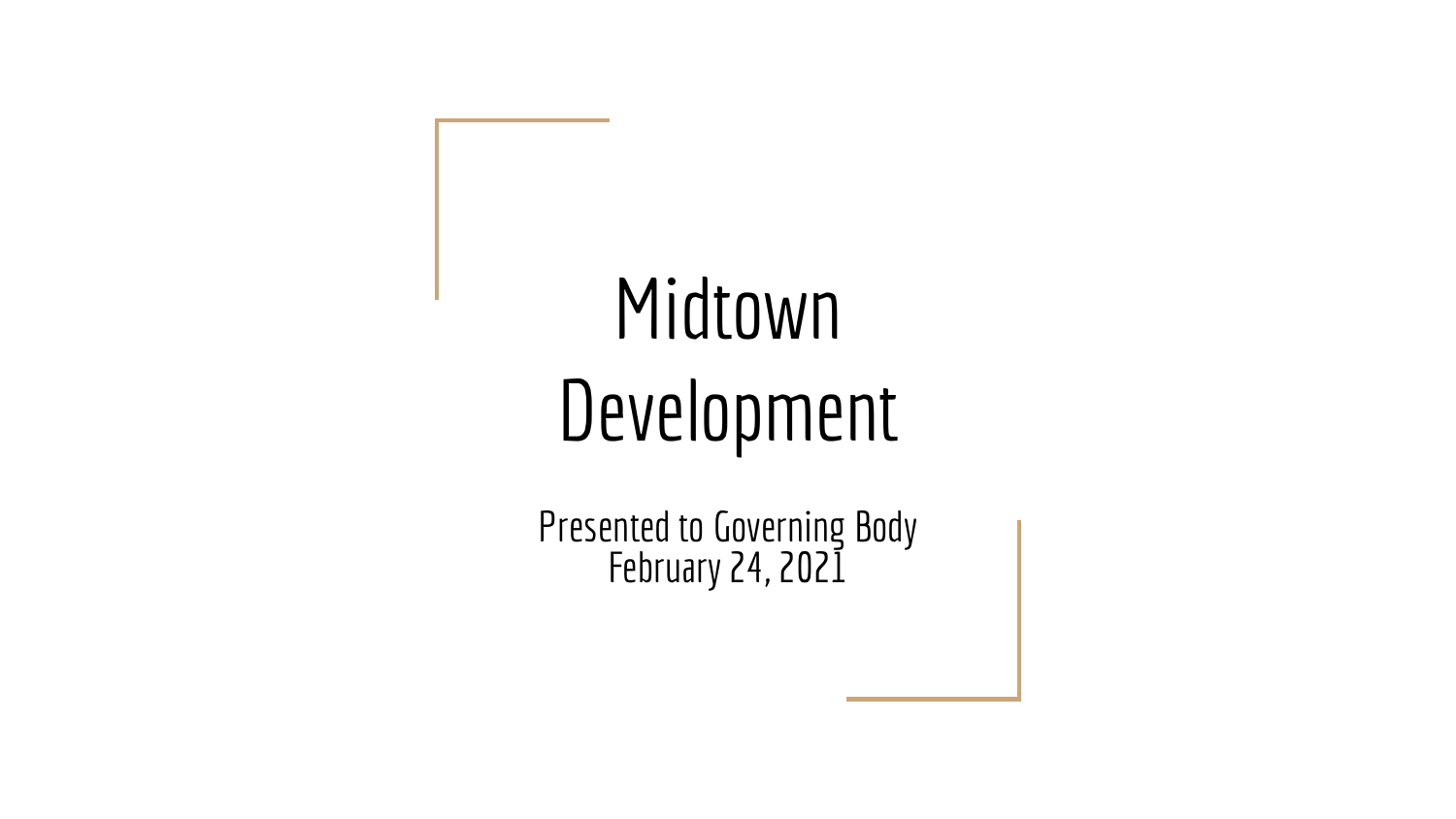## Presentation Overview

- Reinform about Resolutions 2017-78 and 2018-54
- Confirm the Planning & Implementation Stages
- Explain next steps
- Study Session on Incremental Development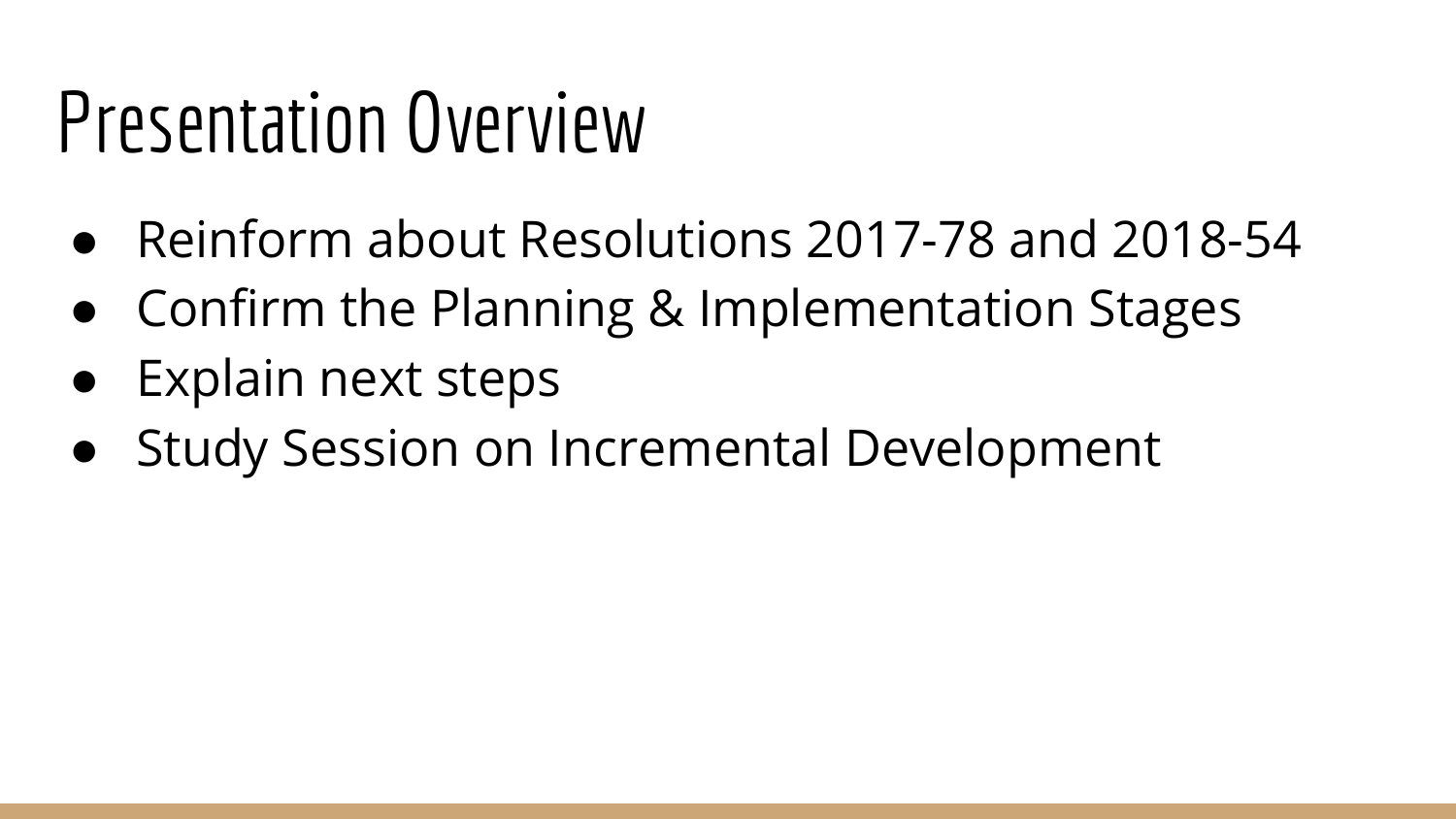# Resolution 2017-78- Concept Stage Tasks

NOW THEREFORE, BE IT RESOLVED THAT THE GOVERNING BODY OF THE CITY OF SANTA FE directs the City Manager to take the following actions in furtherance of the foregoing vision:

- 1. Continue to pursue discussions with education institutions that have the potential to anchor the redevelopment of the Property while serving both traditional and nontraditional educational needs.
- 2. Pursue the expansion of existing film facilities and programs to include post-production and expanded sound studios providing access to current technologies to create a nexus where the film industry, the emerging media industry, the anchor school use, and private and public interests in the larger community meet to produce and deliver content and provide new educational and employment opportunities.
- 3. Encourage the development of workforce housing by the private sector utilizing the incentives provided by the LINC.
- 4. Reach out to local and regional research and technical institutions such as Los Alamos National Laboratory, Sandia National Laboratories, the Santa Fe Institute, and the School for Advanced Research to engage them in partnering in projects or programs in conjunction with the anchor school use and other public and private institutions and businesses to further shared interests that reach beyond local concerns.
- 5. Consider utilizing the Fogelson Library to replace the Lafarge Library, incorporating the elements identified in the study now underway as the necessary to a 21st century library and the delivery of some City services.

BE IT RESOLVED FURTHER that an assessment be performed of the city's aesthetic and artistic assets at SFUAD, including a plan to identify their value, storage, security, or potential disposition."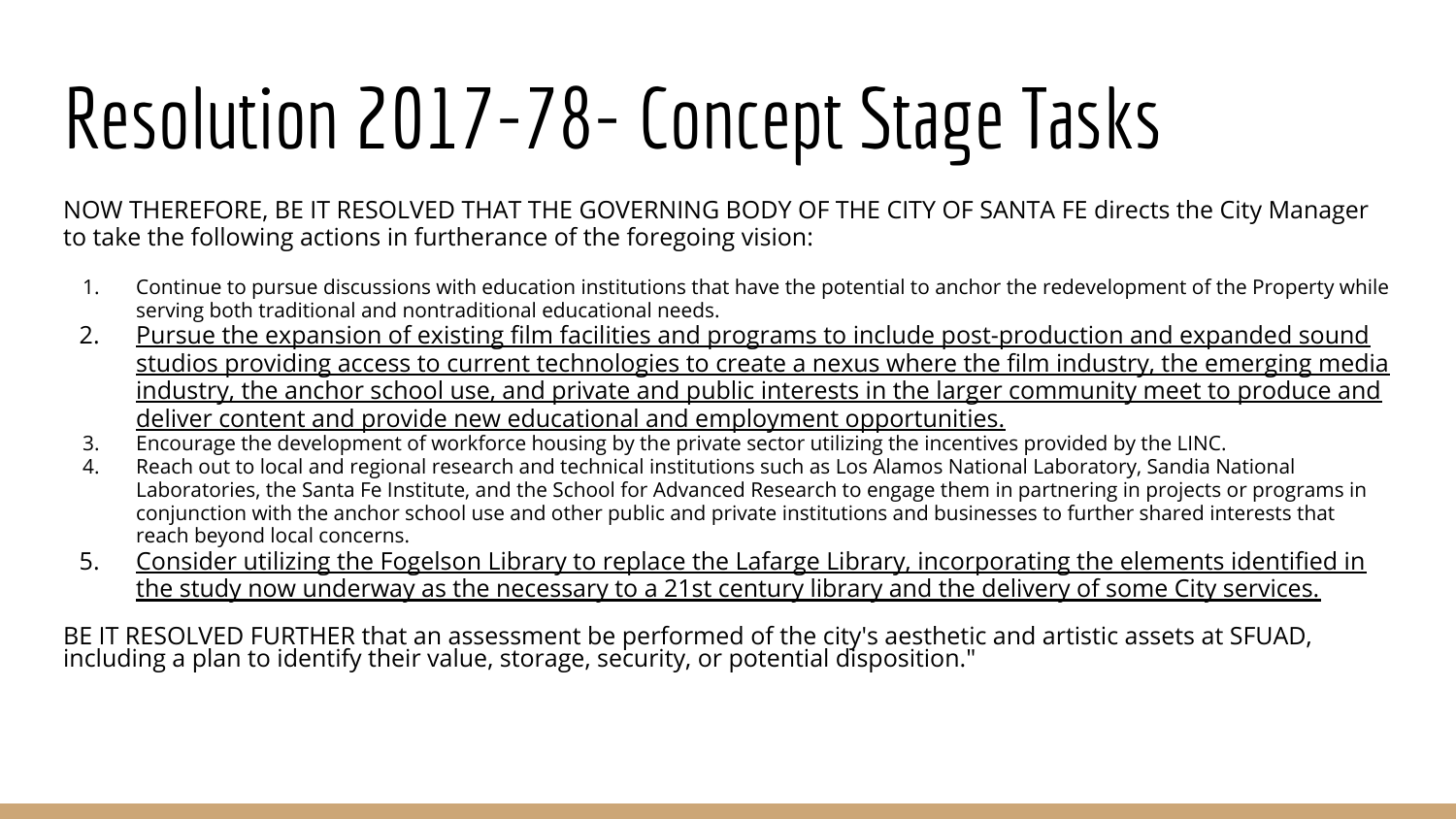# Resolution 2017-78- Concept Stage Tasks

NOW THEREFORE, BE IT RESOLVED THAT THE GOVERNING BODY OF THE CITY OF SANTA FE directs the City Manager to take the following actions in furtherance of the foregoing vision:

- 6. Reach out to local interest groups to further refine the vision set out in this resolution, including, among other things, how the Property should develop physically to better integrate the inner campus with its neighbors through improved visual and physical access from St. Michael's Drive and internal circulation, to suggest design criteria in conjunction with the LINC to provide a unified identity as the campus develops, and to identify potential community and business uses for the Property, particularly those buildings and features that are purpose-built".
- 7. Reach out to neighboring landowners to explore the potential for productive partnership opportunities.
- 8. Explore maker space and co-working opportunities that align with Santa Fe business, educational, and community needs.
- 9. Work with existing businesses and local business associations to identify the resources they bring to promote the City's goals and their own expansion and growth.
- 10. Refine potential approaches to reduce debt service on the Property over time and to create incentives for public-private partnerships to further the foregoing vision.
- 11. Examine differing governance models to identify ways to maximize opportunities to foster development appropriate to a dynamic environment focused on innovation and entrepreneurship.
- 12. Develop a timeline applicable to the next ninety (90) days through the activities of the working group which, to the greatest extent possible, addresses the actions described above.

BE IT FURTHER RESOLVED that an assessment be performed of the city's aesthetic and artistic assets at SFUAD, including a plan to identify their value, storage, security, or potential disposition."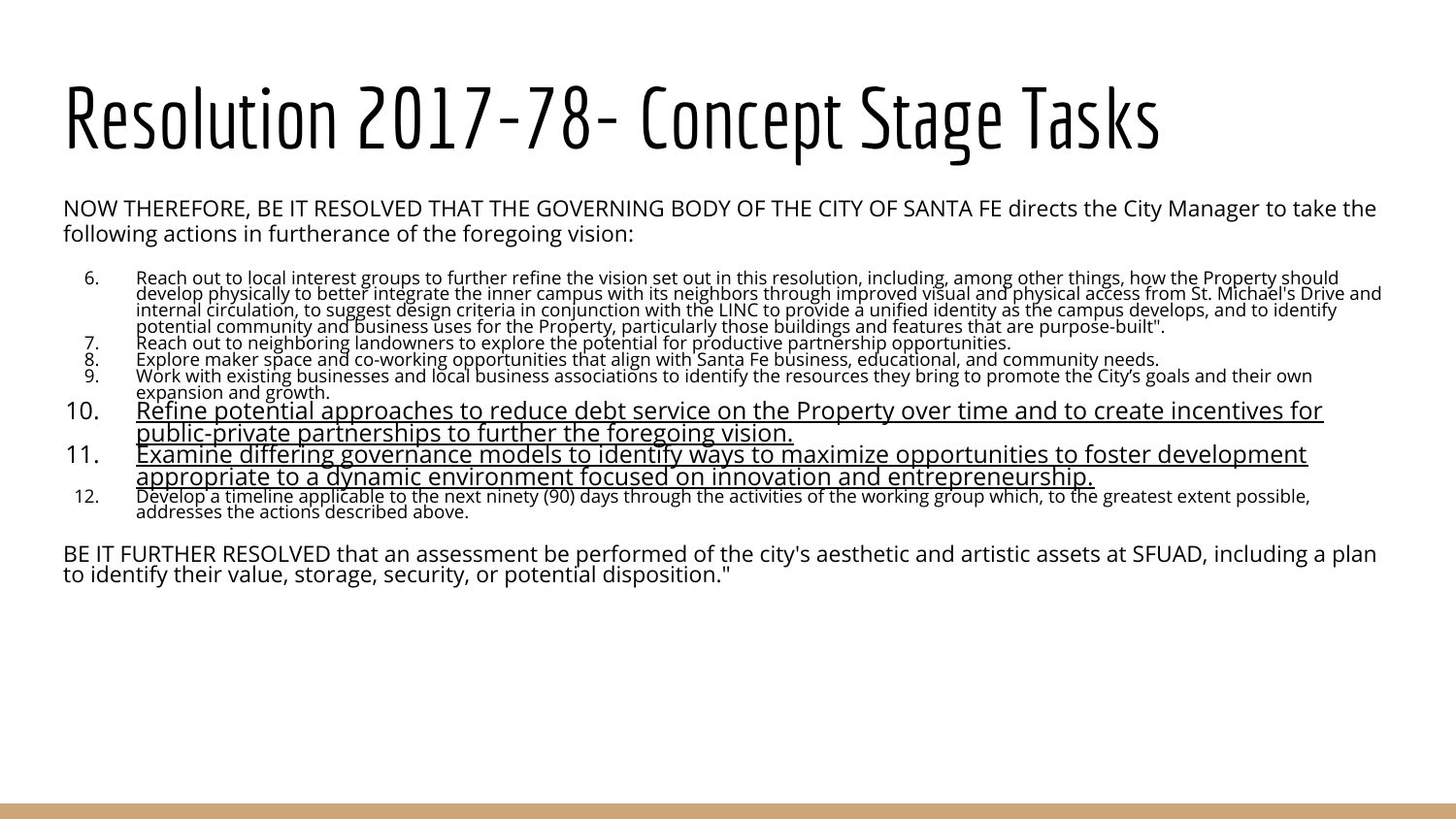# Resolution 2018-54- Planning Stage Tasks

NOW, THEREFORE, BE IT RESOLVED BY THE GOVERNING BODY OF THE CITY OF SANTA FE that the attached Midtown Campus Project Final Report is hereby accepted, and the attached "Planning Guidelines" for the Midtown Property are hereby adopted as the culmination of the Concept Phase of the Midtown Property and represent the city's conceptual vision for the future of the Midtown Property.

BE IT FURTHER RESOLVED that **the City Manager is directed to commence the Planning Stage** of the Midtown Property by preparing , as appropriate, one or more Requests for Qualifications (RFQs) and/or Request for Proposals (RFPs) for the procurement of professional consulting services to produce a land development framework plan that includes analyses of economic feasibility, equity assessments, and financial yields; also to include community- based processes for public outreach and engagement by working with local organizations to collaborate on the design and implementation of these public outreach processes that specifically engage and/or represent neighborhoods adjacent to the Midtown Property and the demographic makeup of our city; also to include any other professional studies for the Midtown Property which staff deems necessary to complete the Planning Stage, all to be developed in accordance with the planning Guidelines adopted herein.

**BE IT FURTHER RESOLVED that the City Manager is directed to continue action on the remaining items enumerated by Resolution #2017-78 as appropriate**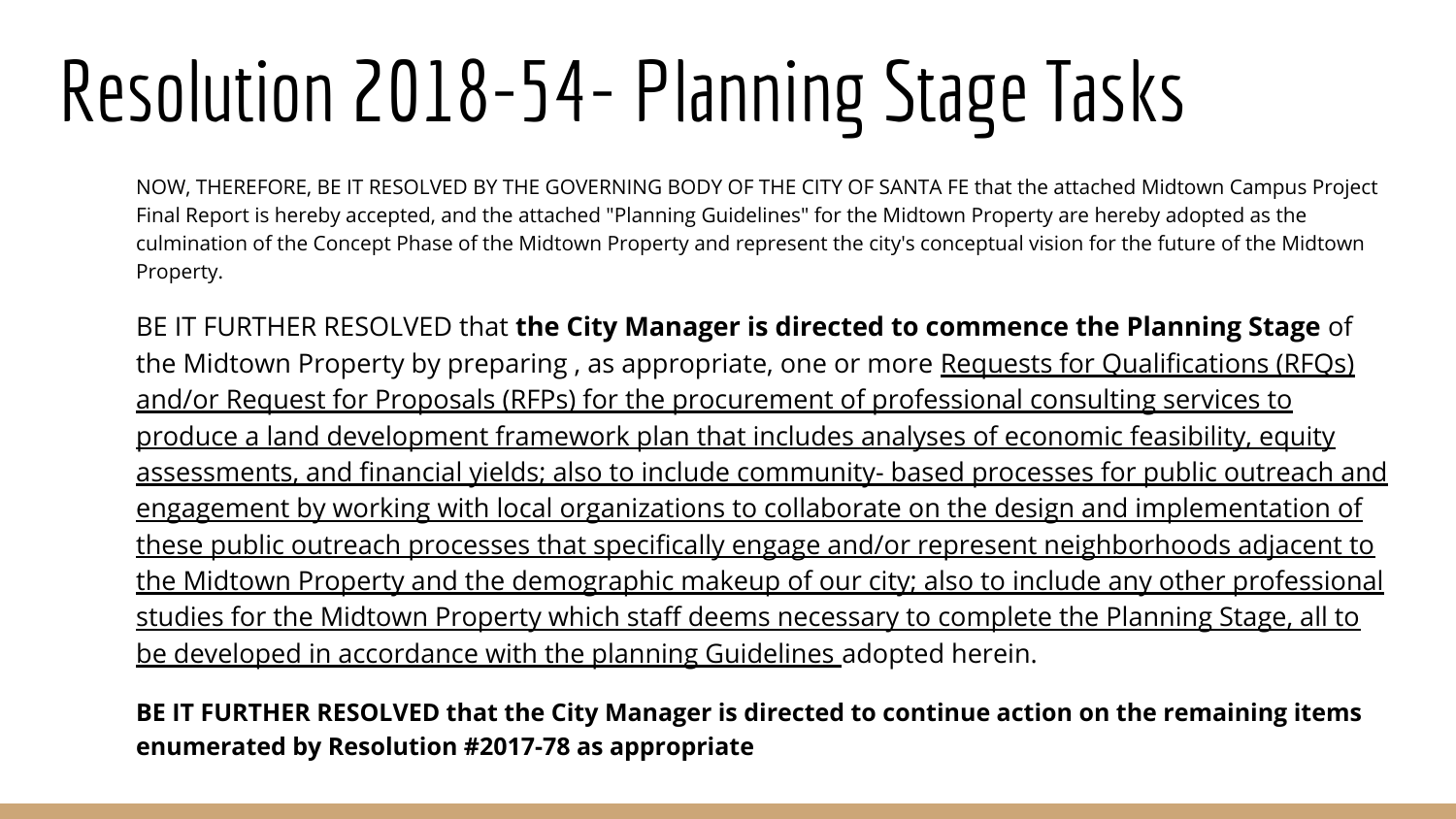## The Present- Planning Stage and Implementation Stage

Stages Outlined for the Midtown Campus Project:

(a) **Concept Stage** which was the market research, idea generation and concept development work done during the Midtown Campus Project that culminates in strategic, planning guidelines for the next stage,

(b) **Planning Stage** which will culminate in an appropriately scaled land development plan and financial model that can be successfully executed, and

(C) **Implementation Stage** which will be the phased implementation of the development plan or modifications thereof. Both the Planning and Implementation phases will also involve public input.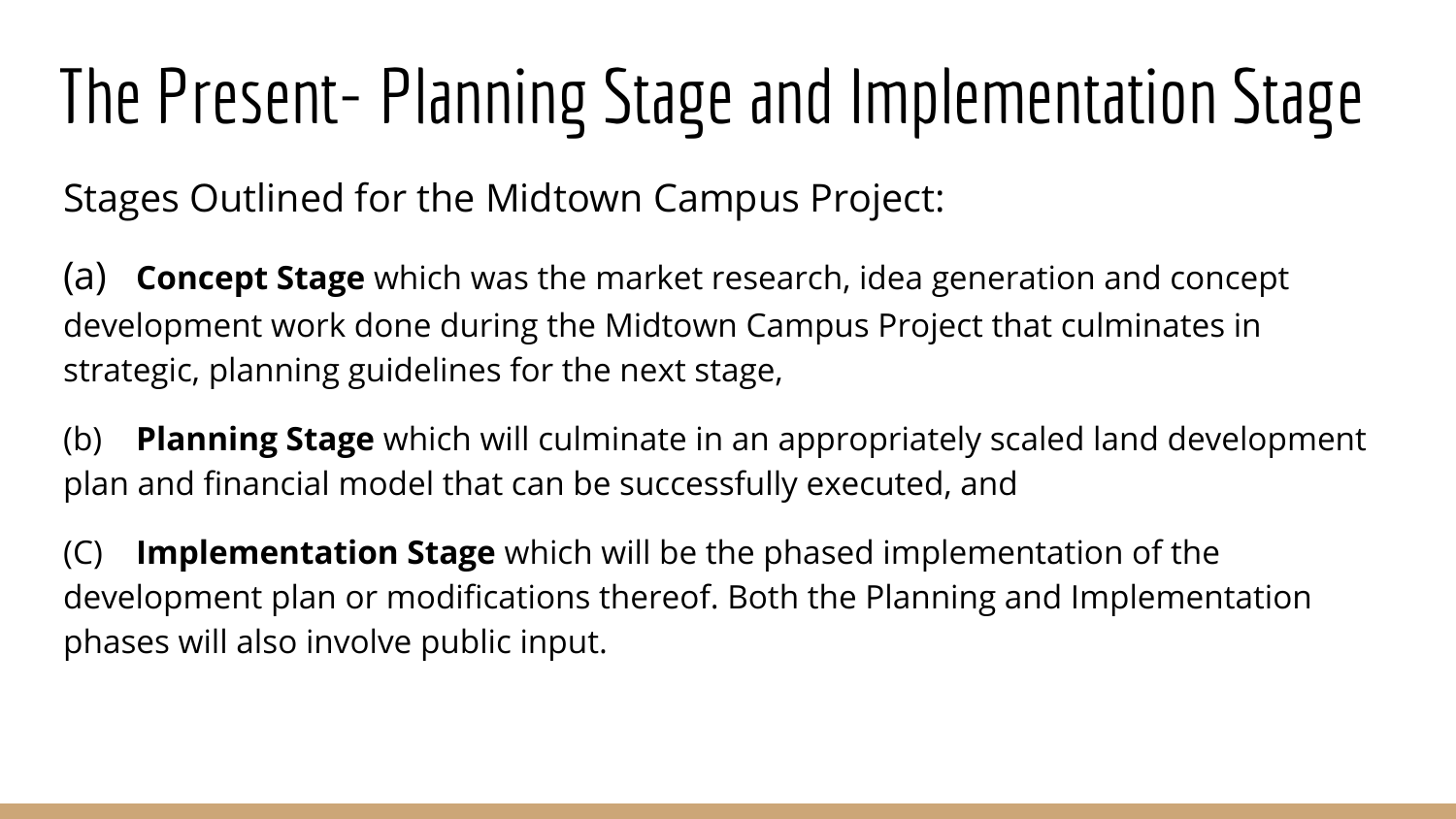# Policy Recommendations - Next Steps

- Following the Resolutions and Planning Guidelines, the recommended path is to:
	- Staff to move forward with due diligence on the property to understand what needs to be done to make it developable
	- City Manager to make a recommendation about how to move forward with the RFEI
	- Staff to prepare a plan to get the City to the Implementation Stage
- Next presentation Incremental Development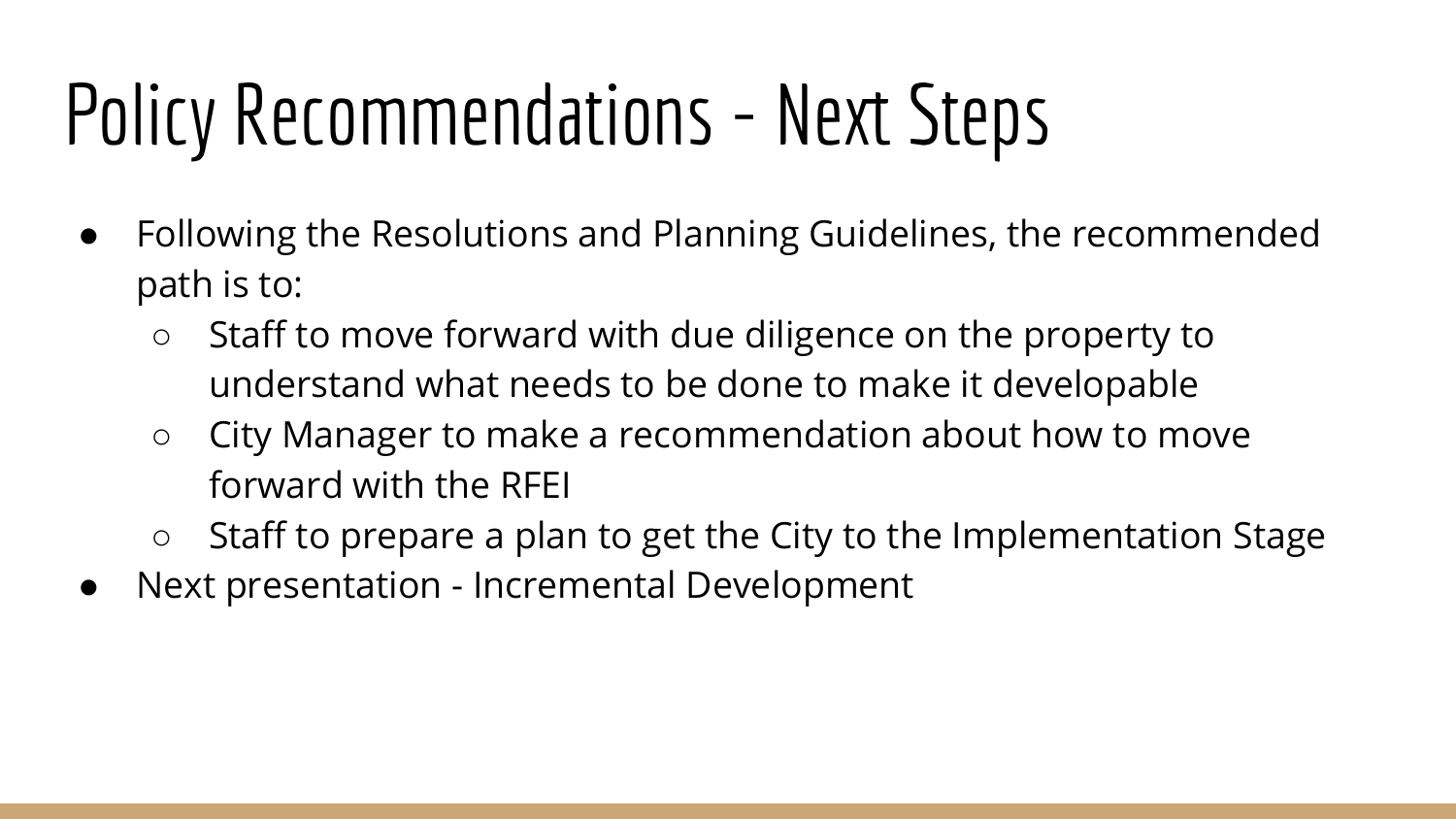# MIDTOWN SANTA FE

### **CITY COUNCIL / GOVERNING BODY**

### FEBRUARY 24, 2021 PROGRESS REPORT

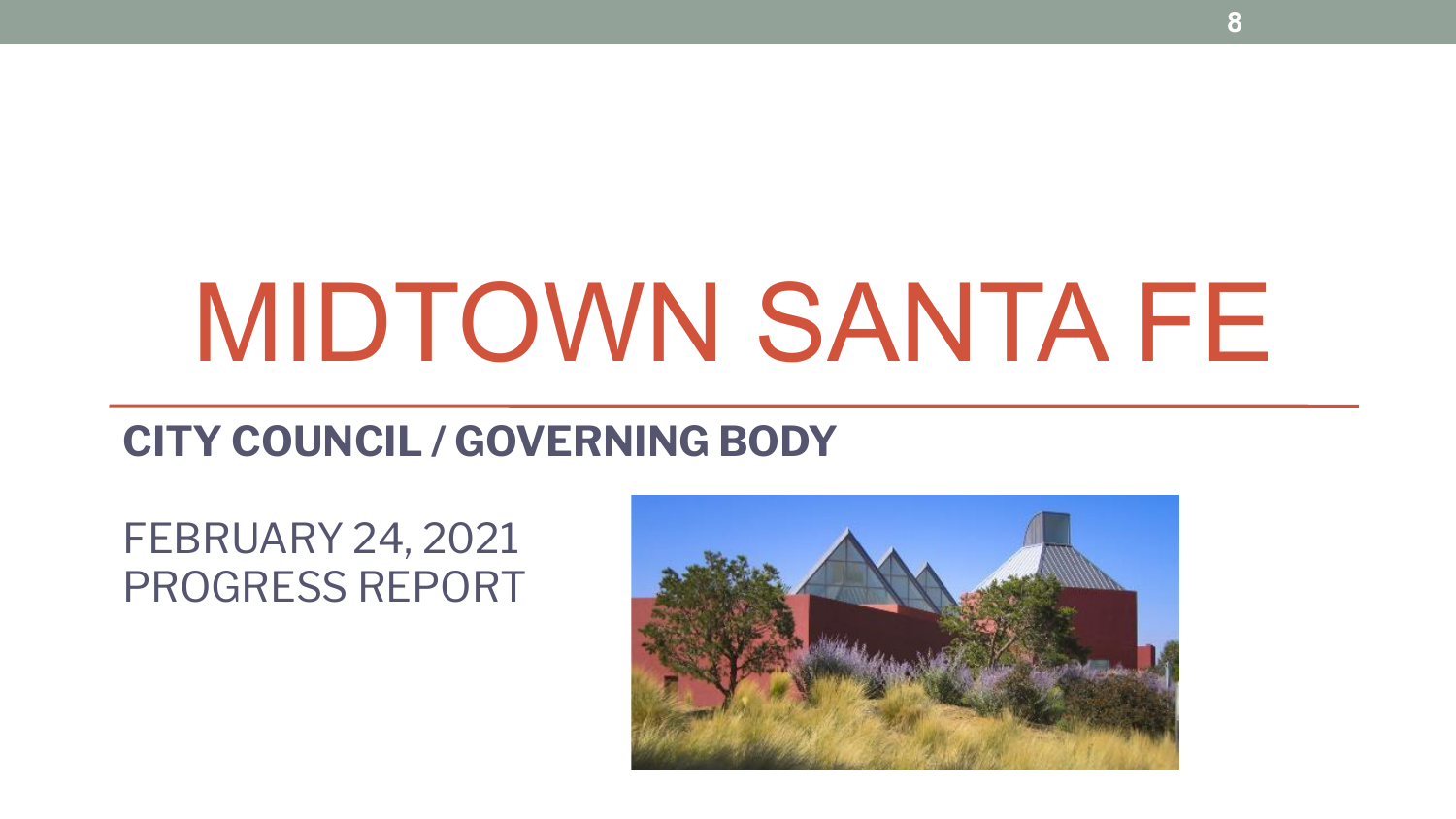## Midtown: Three Goal Areas

#### Long-Term Development Goals

- Higher education
- Housing choices for all incomes
- Film and multimedia industry
- Local community arts and culture
- Technology and innovation

#### Public Policy Financial Goals

- Generate near-term revenues to pay operating costs (including bond repayment)
- Create long-term value to achieve economic and community development goals

### Community Development Goals

- Public Engagement
	- Inclusive
	- Transparent
- Development
	- Sustainable
	- Equitable
	- Public Open Space and Facilities

Based on the Midtown Planning Guidelines approved by the Governing Body in 2018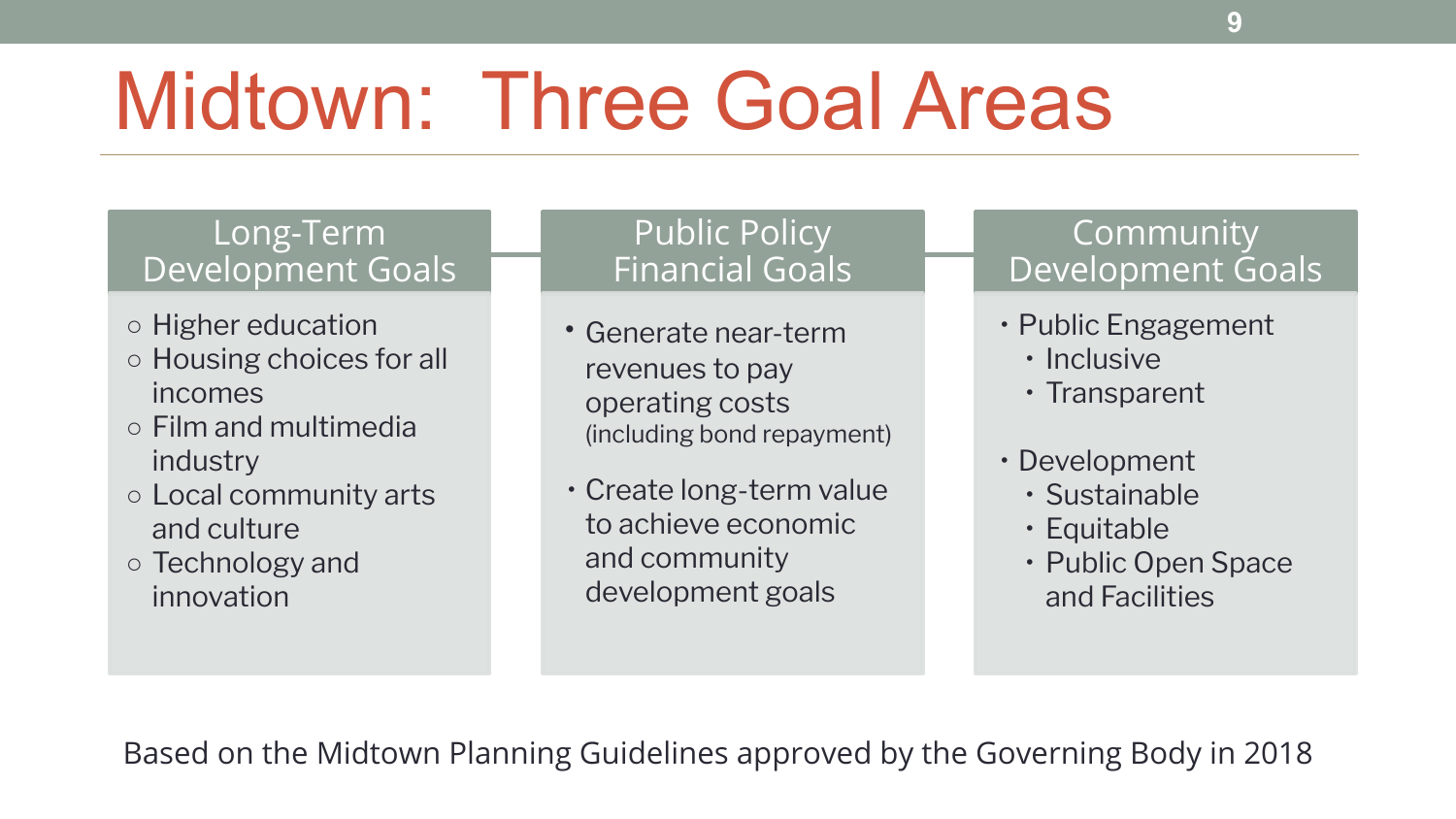### Relationship between achieving Midtown Goals and Incremental Investment Decisions

|           | Goals                              | As-is sale<br>(immediate) | Minimal investment<br>$(6-12$ months) | incremental disposition/<br>increased investment<br>(up to 5 years) |
|-----------|------------------------------------|---------------------------|---------------------------------------|---------------------------------------------------------------------|
| Community | <b>Higher Ed</b>                   |                           |                                       |                                                                     |
|           | Mixed-Income Housing               |                           |                                       |                                                                     |
|           | Film & Multi-media                 |                           |                                       |                                                                     |
|           | Arts & Culture                     |                           |                                       |                                                                     |
| Financial | Offset/reduce costs                | $\overline{?}$            |                                       |                                                                     |
|           | Long-term value                    |                           |                                       |                                                                     |
| Process   | <b>Inclusive &amp; Transparent</b> | ∪                         |                                       |                                                                     |
|           | Green & Sustainable                |                           |                                       |                                                                     |
|           | <b>Public Spaces</b>               | $(\ )$                    |                                       |                                                                     |
|           | Equitable                          |                           |                                       |                                                                     |
|           |                                    |                           |                                       |                                                                     |

Least likely **Moderately likely** Most likely



Incremental disposition/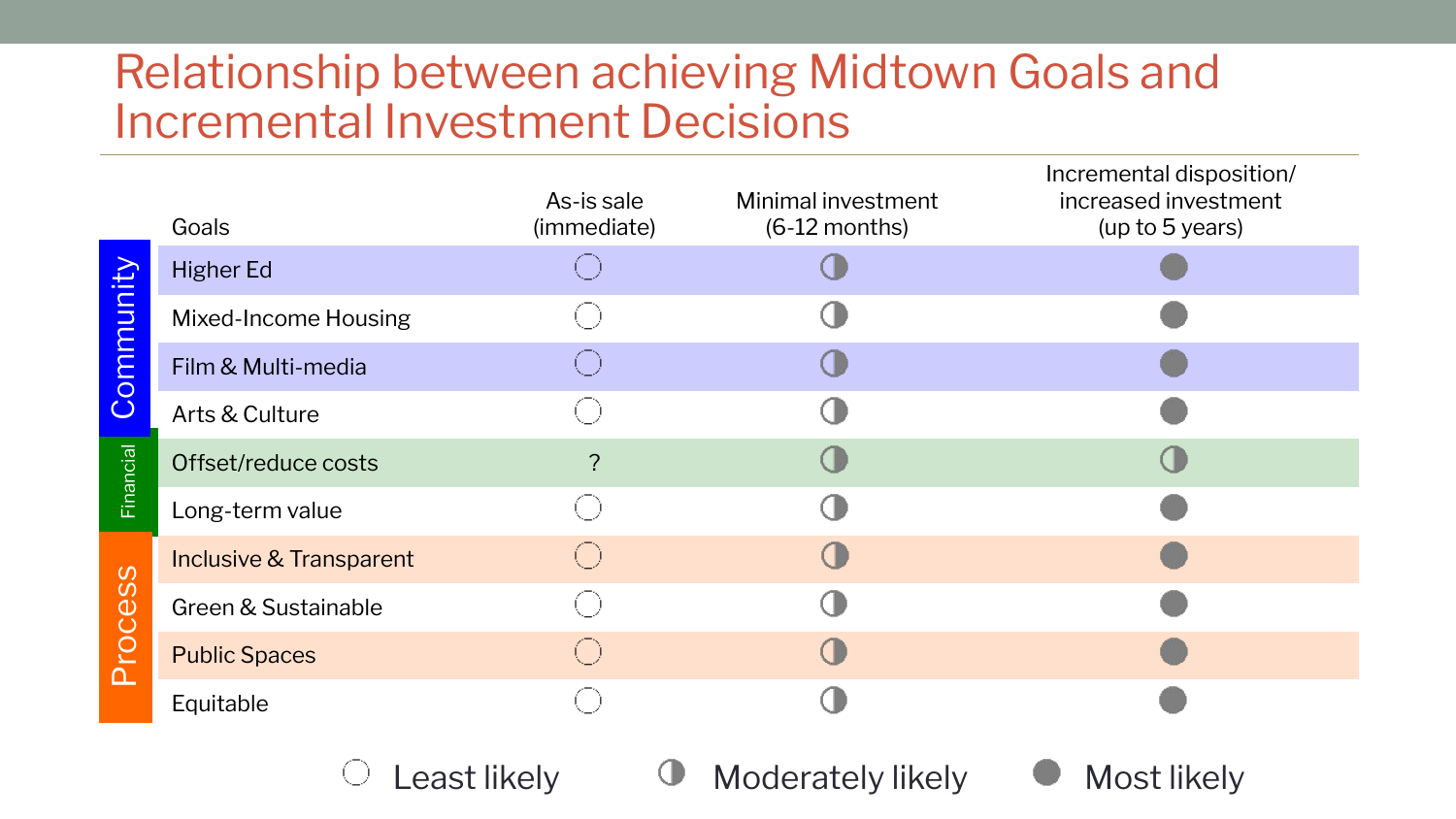### Incremental Development

### **What is Incremental Development?**

- 1. Development based on the principle of building *some* before building *all*.
- **2. A phasing strategy** in which elements or parts of the whole are developed and delivered at different times, with the intention to adapt and be flexible to external feedback, lessons learned, **and in real estate development - community needs, and market realities**.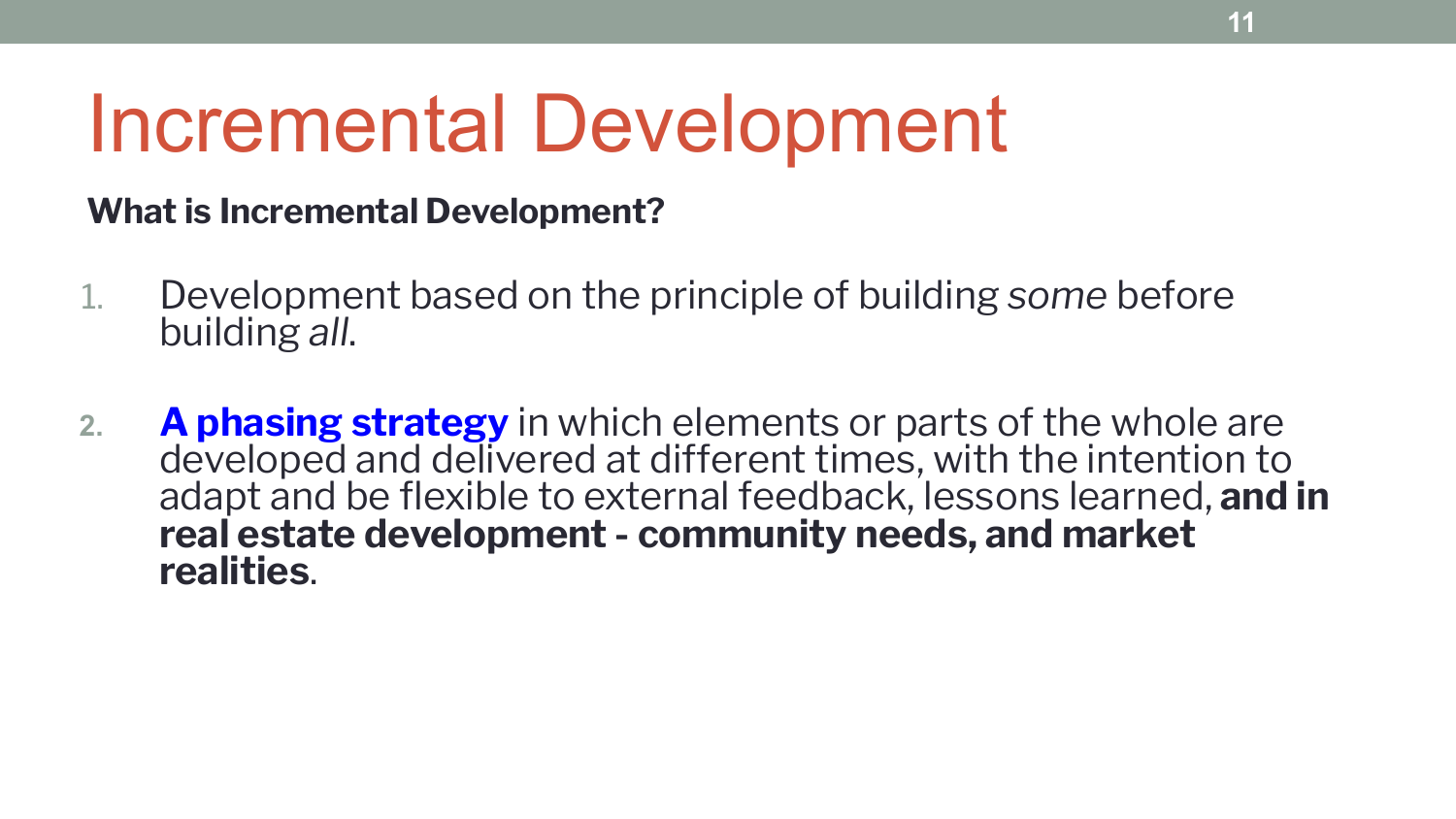### Incremental Development

### **Objectives of an Incremental Development Strategy**

- Minimal upfront or phased investment focused on highest impact to build land value, increase certainty, and overcome constraints to development
- Establish flexibility for the City to respond to economic dynamics while maximizing the potential to achieve public policy and community development objectives
- Create a land use zoning that allows for incremental development while providing enough certainties that create a unified district
- Provide opportunities for local developers and businesses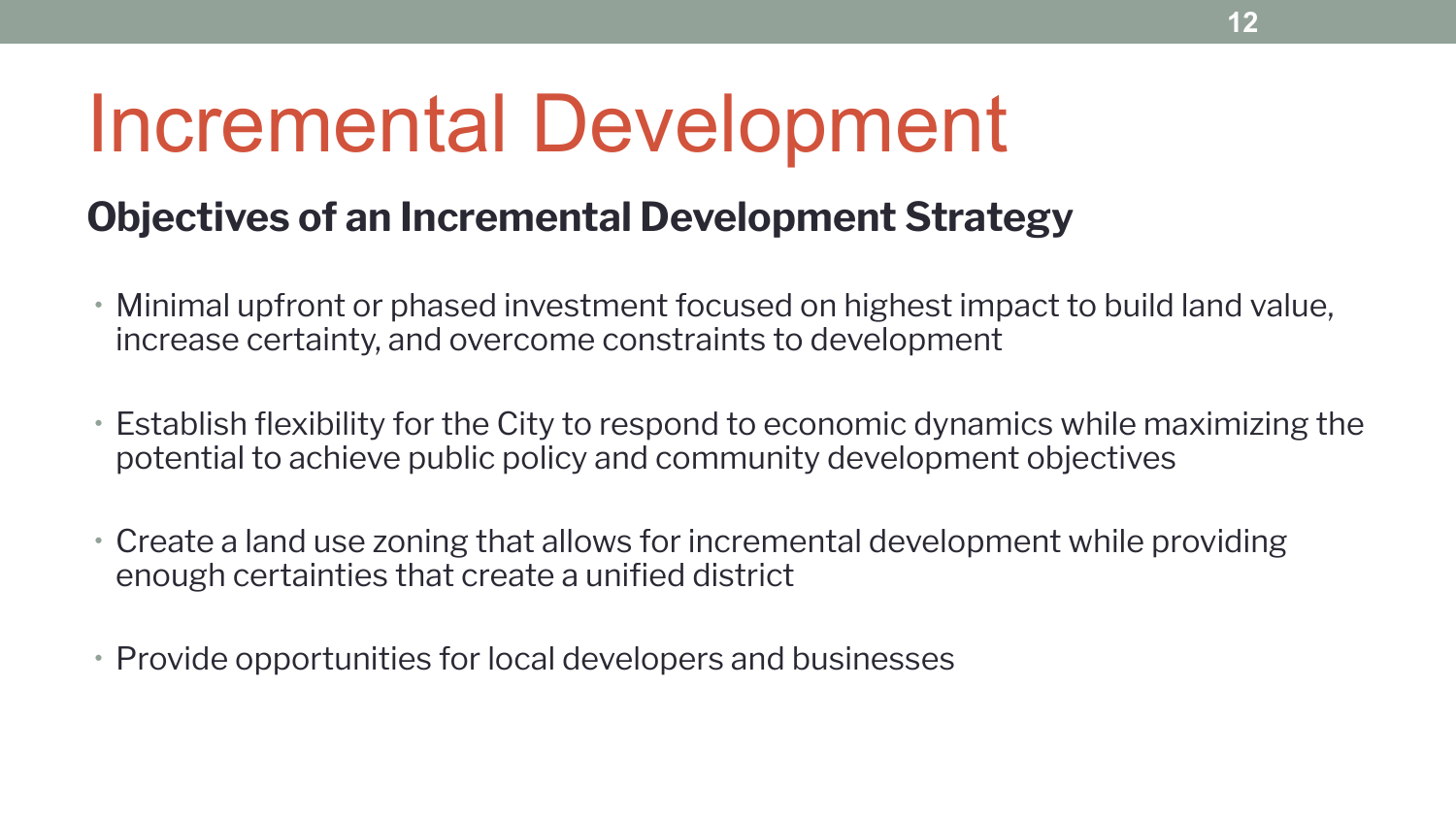### Incremental Development

#### **Horizontal Development**

- Typically refers to zoning, clearing grounds, mitigating site conditions, installing main utility lines (electric, water, sewer, gas, data fiber) and primary road(s). Undertaking these initial horizontal development investments positions a site for vertical development (building).
- The owner of a property either undertakes these tasks prior to disposing of the property or in collaboration with a developer. Completing horizontal development prior to disposition creates higher levels of certainty and reduces risks for developers, while also increasing land value.
- At Midtown, specific horizontal development elements were identified as challenges that create risk. The STTs were established to develop solutions for overcoming obstacles and challenges to development.
- Provides opportunities for local developers and businesses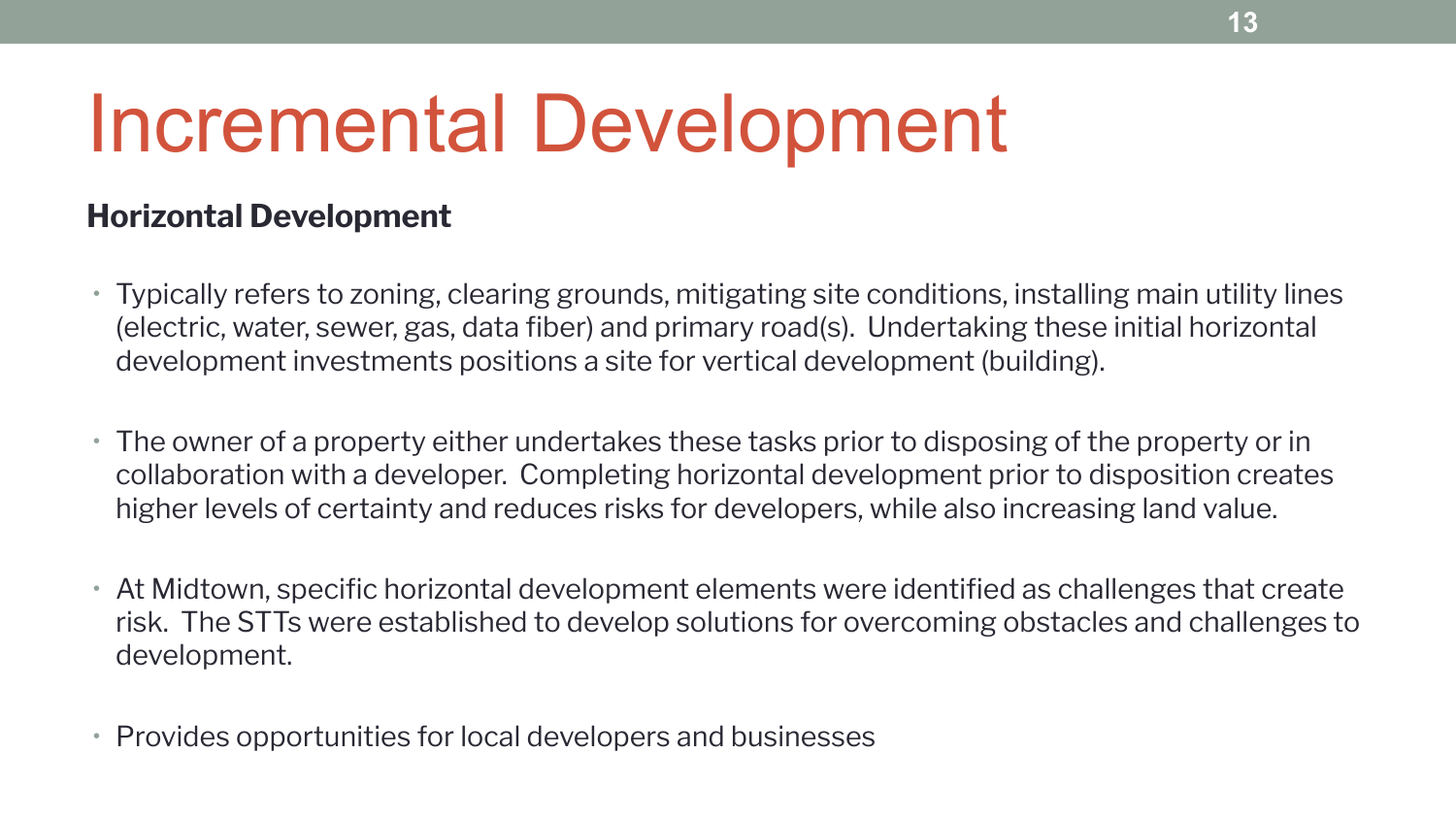**Strategic Tactics Teams**

- 1. Public Engagement
- 2. RFEI Evaluation Committee
- 3. Zoning, Development Planning, Infrastructure
- 4. Existing Buildings and Furniture Fixtures & Equipment (FF&E)
- 5. Public Finance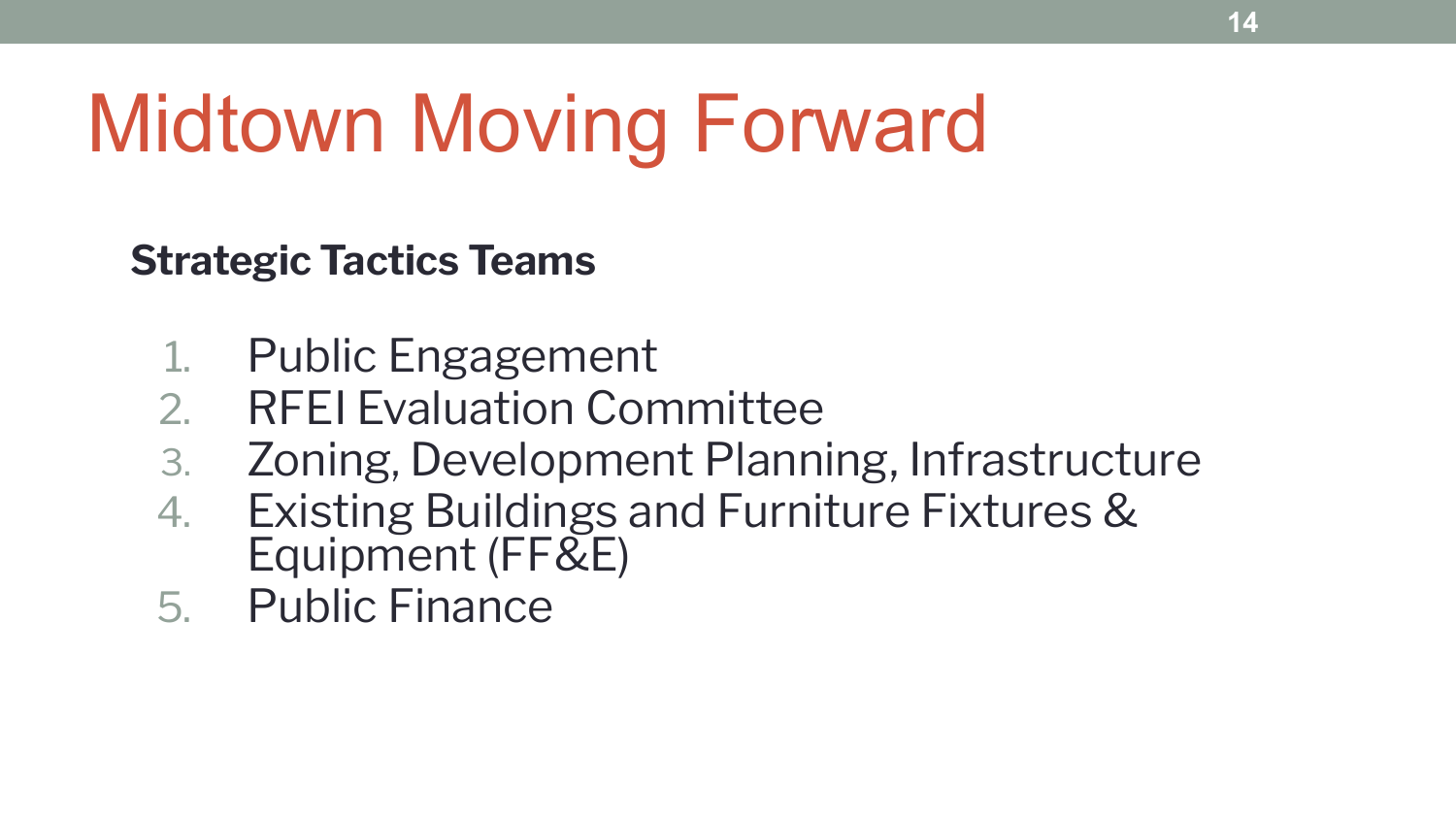#### **Strategic Tactics Team**

1. Public Engagement

#### **PRESENTATION MARCH 10**

- DPAC **Midtown Public Engagement Work Plan** is completed.
- **• Regular Updates**. The Office of Economic Development, in collaboration with the Midtown Steering Committee, will be issuing two types of reports each month, as follows:
	- *• Progress Reports*. Progress Reports will be written and submitted to the full City Council/ Governing Body once each month. Progress Reports will be submitted prior to the City Council hearing. They may or may not be accompanied with a presentation at the hearing.
	- *• Presentations*. Presentations will be developed and presented to the City Council once each month. They will be presented the evening of the City Council hearing, and will be posted on the City's Midtown Updates website after the presentation. City Councilors will be sent a PDF version of the presentation after the hearing, as well.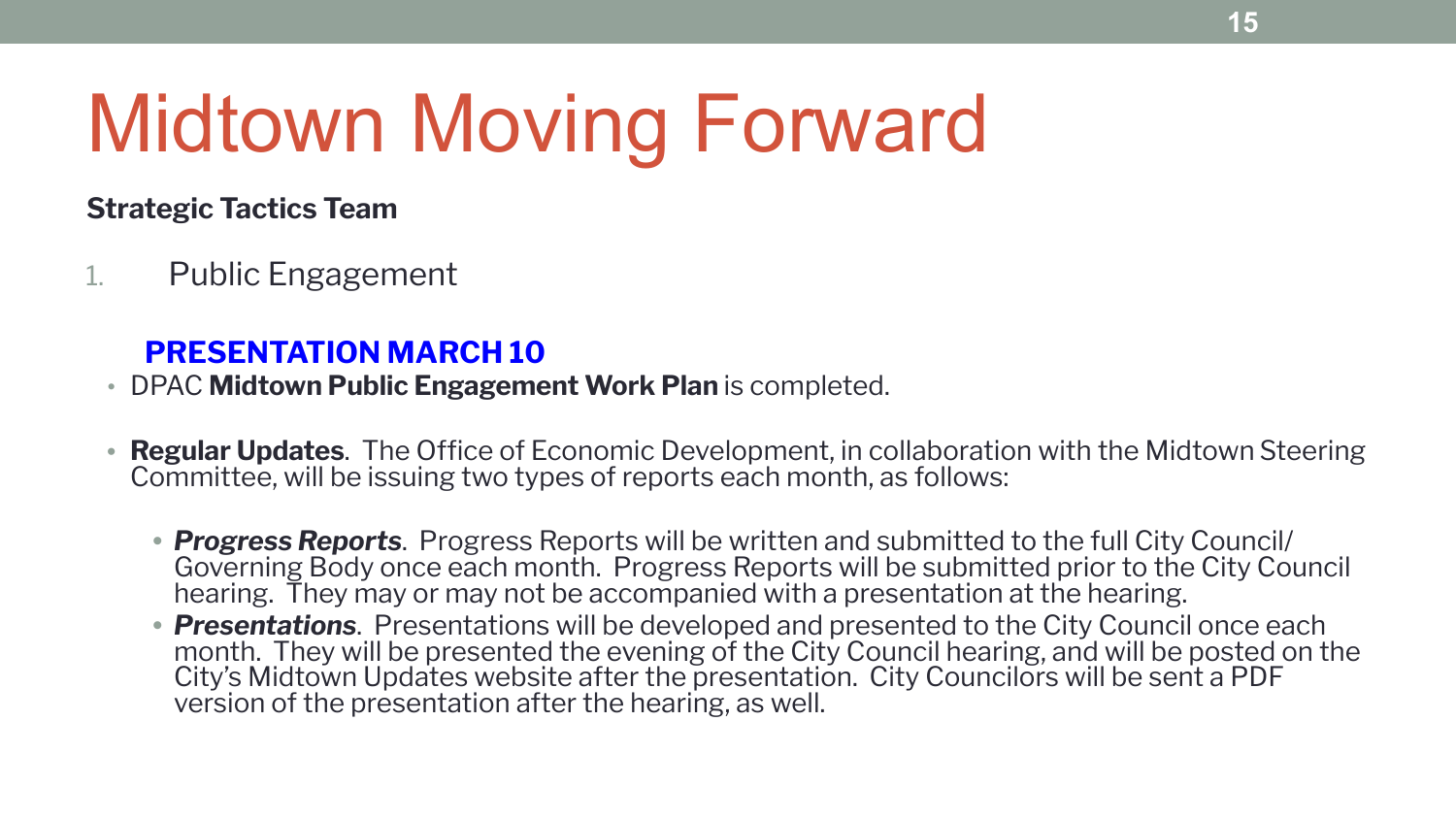### **Strategic Tactics Team**

- 2. Evaluation Committee RFEI Solicitations
	- Evaluation Committee proceeds with reviewing the RFEI submission in all categories
	- **• Next Steps: City Manager and Director of Community Development Report @ City Council Hearing - MARCH 31**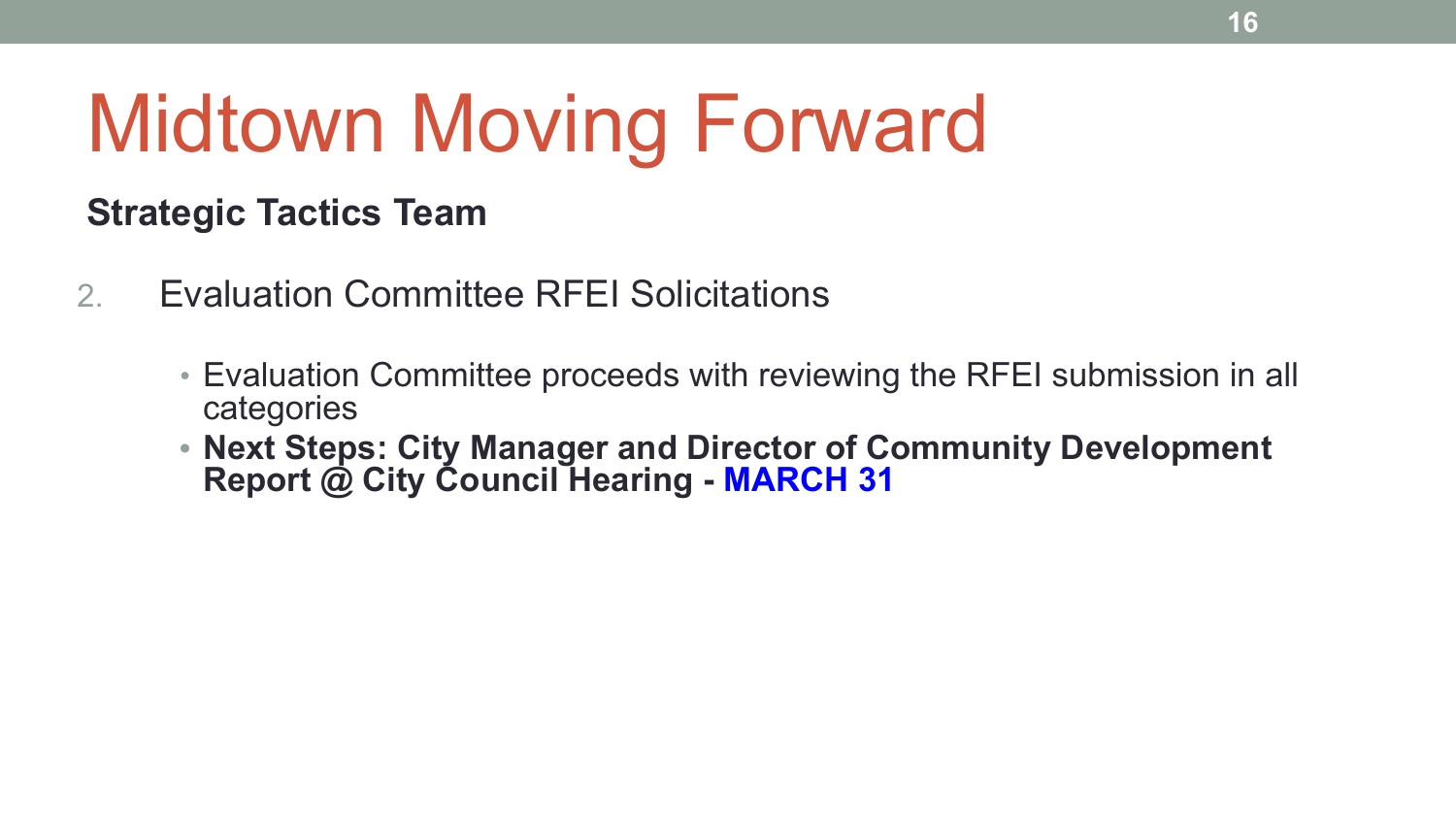#### **Strategic Tactics Team**

#### 3. Land Use Zoning

- *• Once an RFEI direction is set develop a process for creating a development framework plan and zoning that allows for desired uses (proposed C2 zoning)*
- Zoning process would consider maximizing the application of the LINC overlay zone and other development incentives

#### Development Planning

- The development and infrastructure plans will provide for incremental (phased) disposition and development within a unified plan (not a piecemeal plan)
- Identify and prioritize future connections/ access to adjacent circulation networks

Infrastructure & Utilities

- Land Use planning would incorporate assessments and strategies for the infrastructure necessary to support the incremental development of the site
- Integrate stormwater management and other broad level sustainable site strategies into initial development framework plan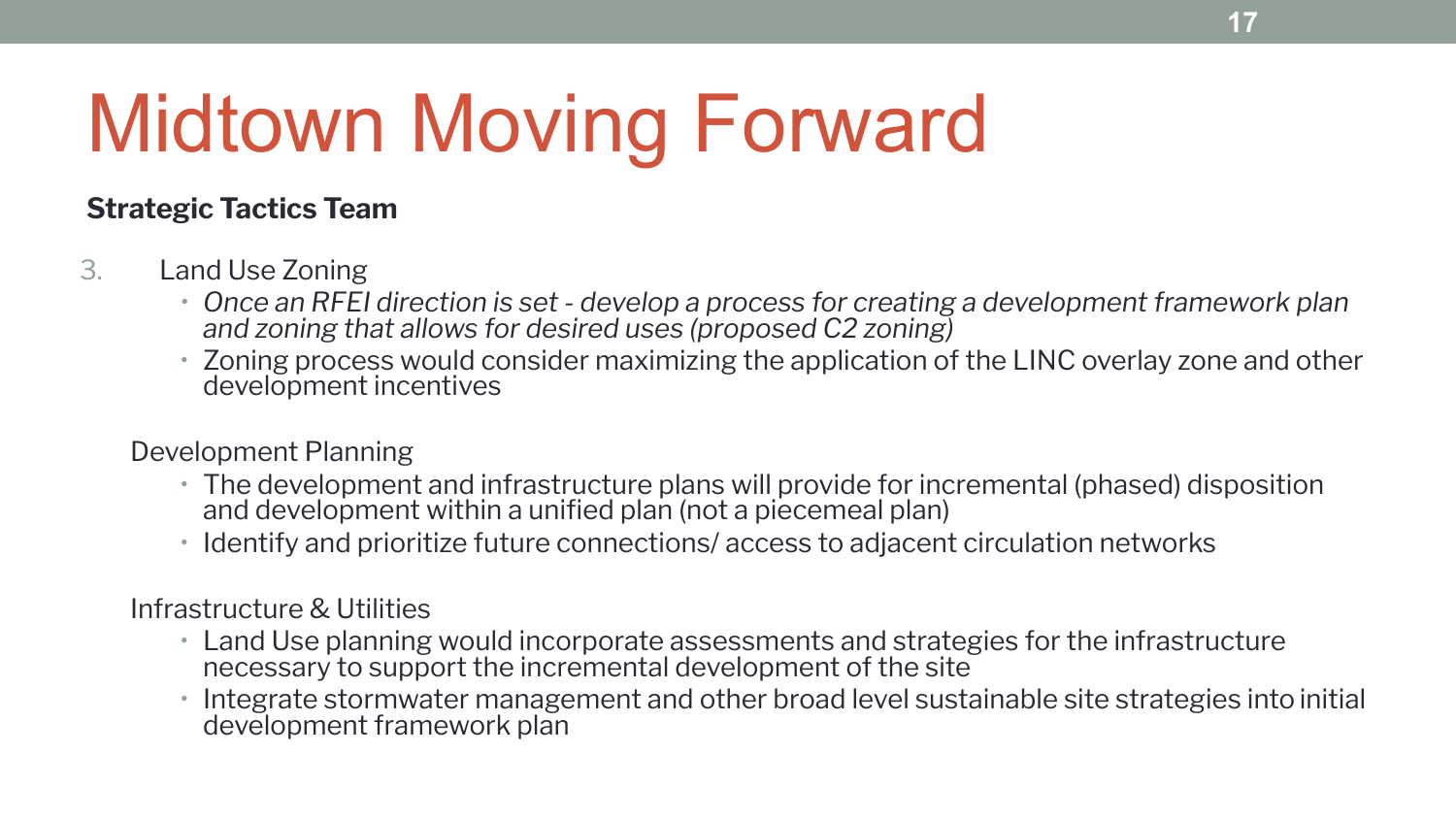### **Strategic Tactics Team**

- 4. Existing Buildings
	- Substandard Buildings Identify and demolish
	- Temporary Use continue to allow tenancy with a certain vacate date and prepare for demolition
	- Rehab/ Reuse Buildings Identify and assess investment needs to address structural, system, and code requirements in buildings identified for rehab/ reuse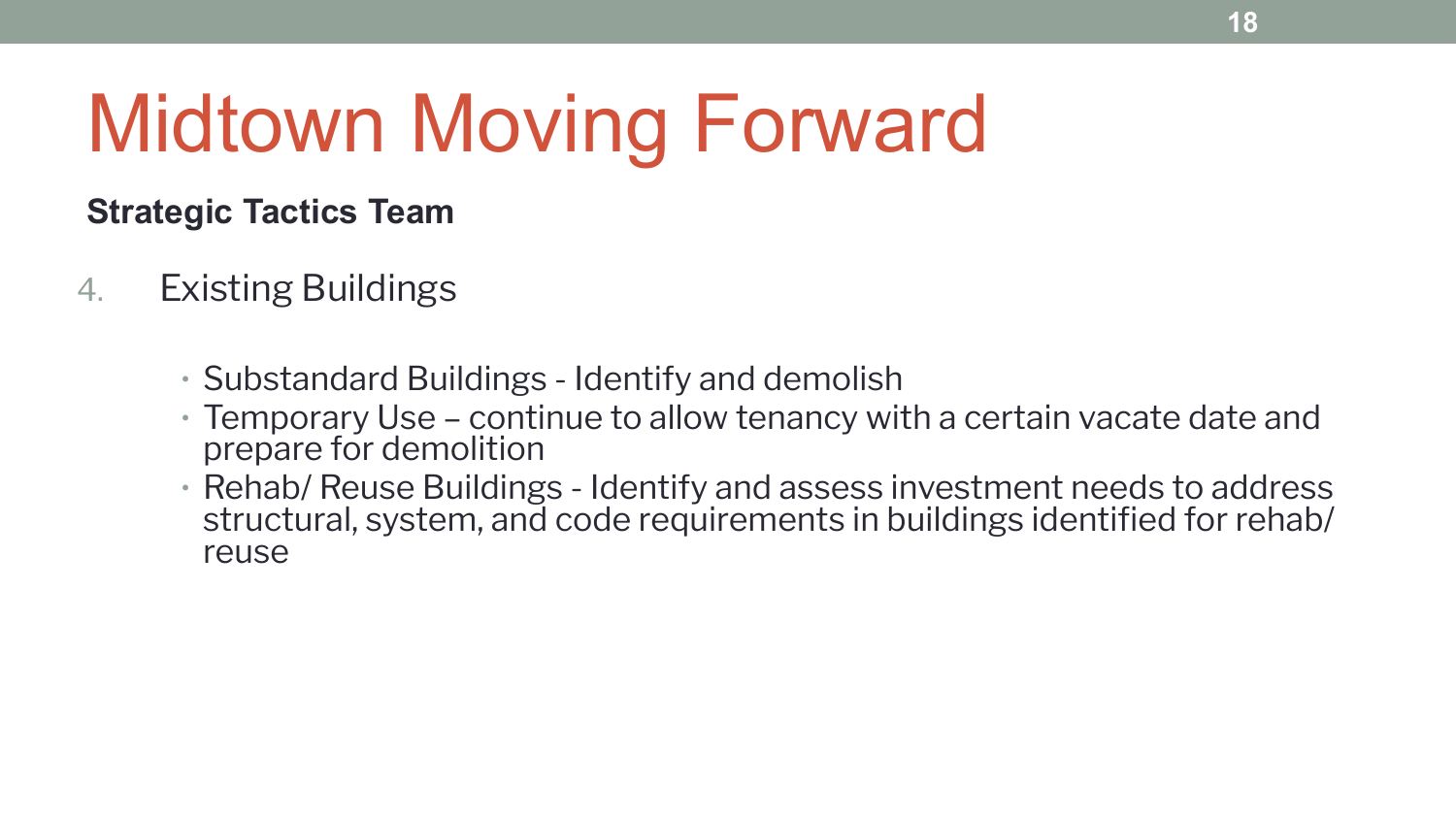### **Strategic Tactics Team**

- 5. Public Finance
	- Evaluate and pursue the possibility of establishing an initial public finance structure, (an MRA). and other financing structures (TIF District and LINC area) to fund certain primary elements of public infrastructure.
	- Identify zoning incentives applicable to Midtown to achieve equity and sustainability objectives.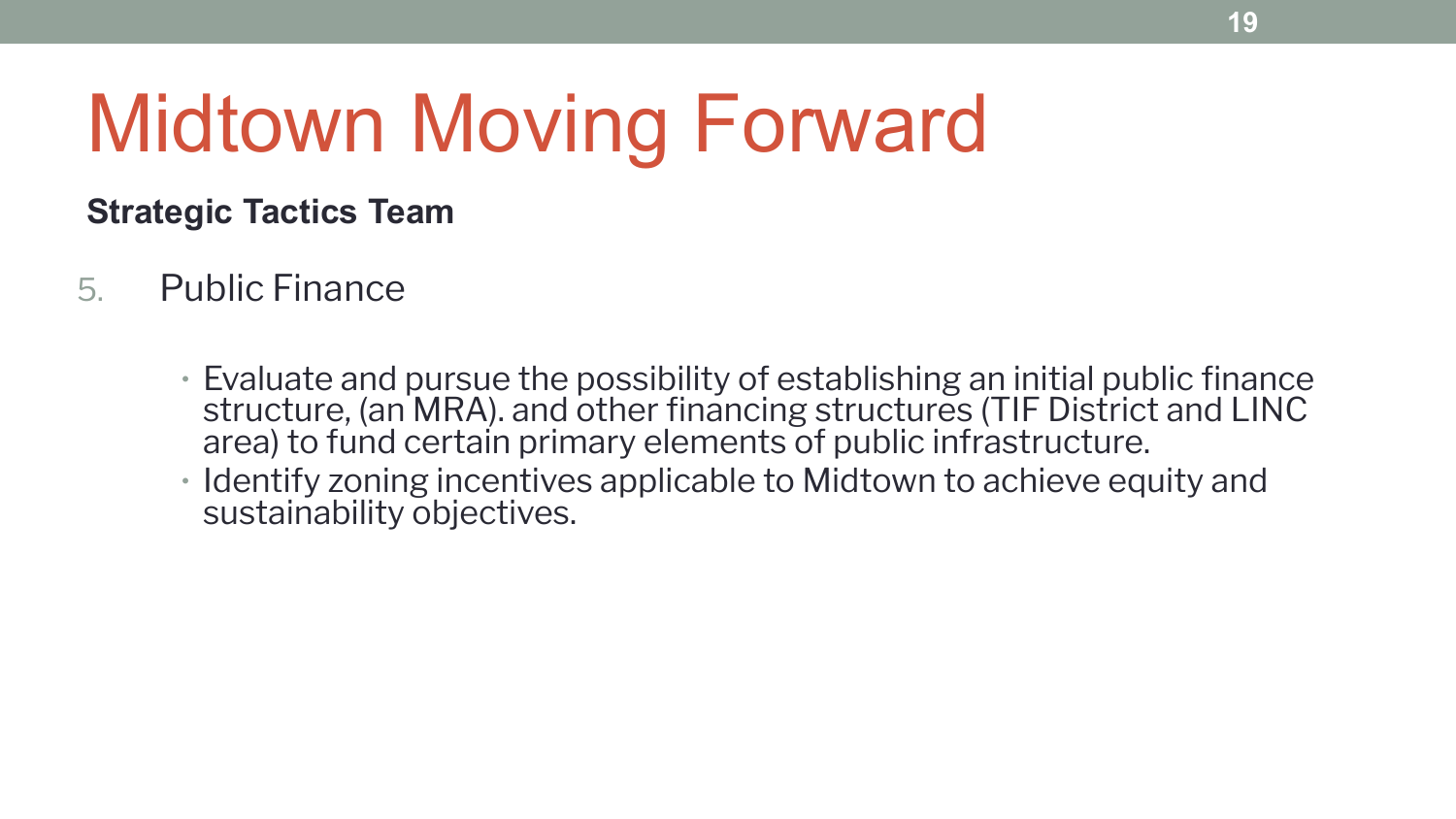### City Council Presentations and Reports

- Feb 10: *Presentation:* Land Disposition
- Feb 24: *Report*: Strategic Tactics Teams
- Mar 10: *Presentation:* Public Engagement
- Mar 31: *Report*: RFEI/ Solicitation Next Steps
- Apr 14: *Presentation:* Land Use Planning
- Apr 28: *Report*: Incremental Development Next Steps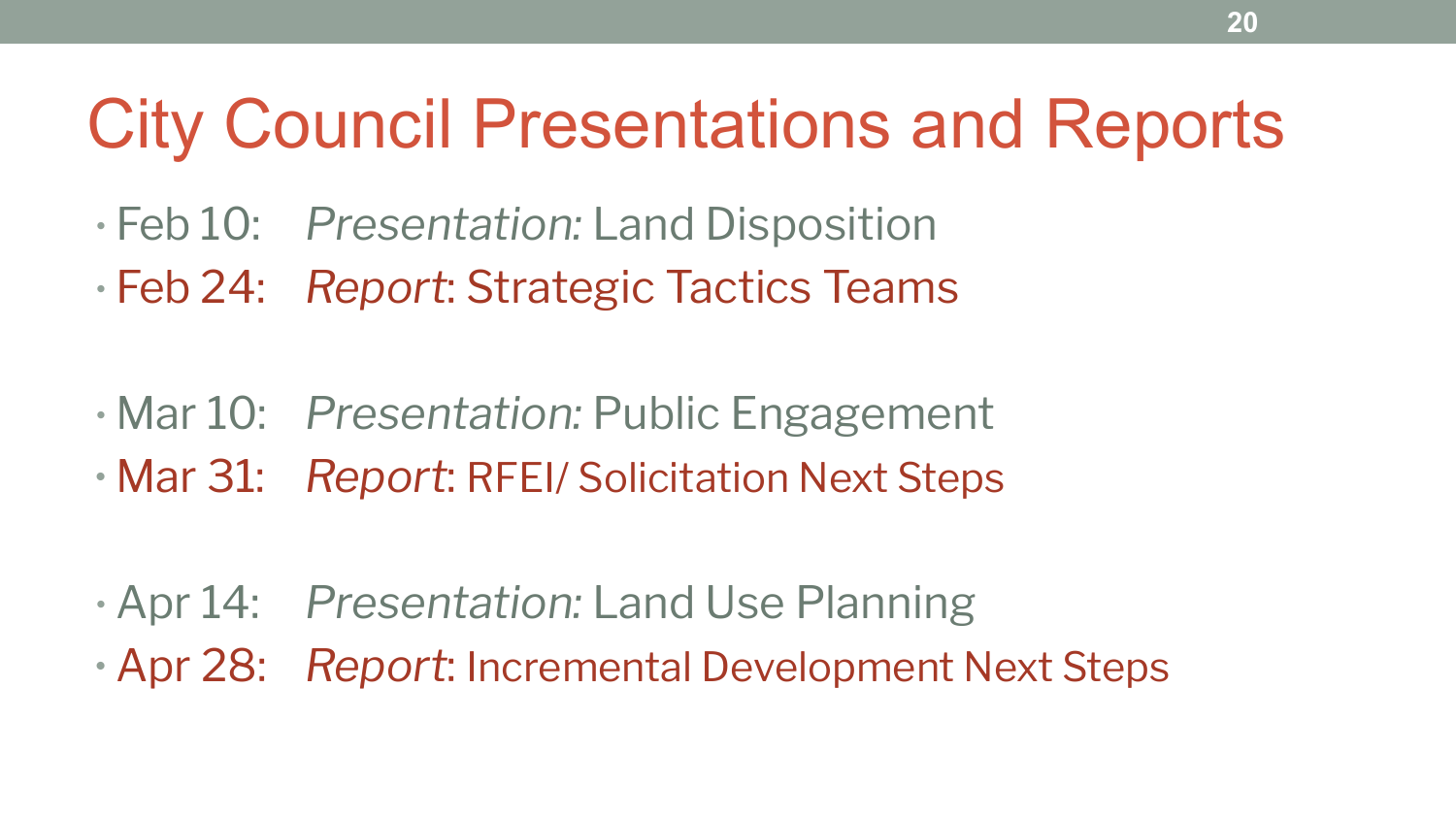### City Council Presentations and Reports

- May 12: *Presentation:* Existing Buildings & Furniture Fixtures & Equipment (FF&E)
- May 26: *Report*: Strategic Tactics Teams
- Jun 09: *Presentation:* Public Finance
- Jun 30: *Report*: Strategic Tactics Teams
- Jul 14: *Presentation:* Public Engagement • Jul 28: *Report*: Strategic Tactics Teams